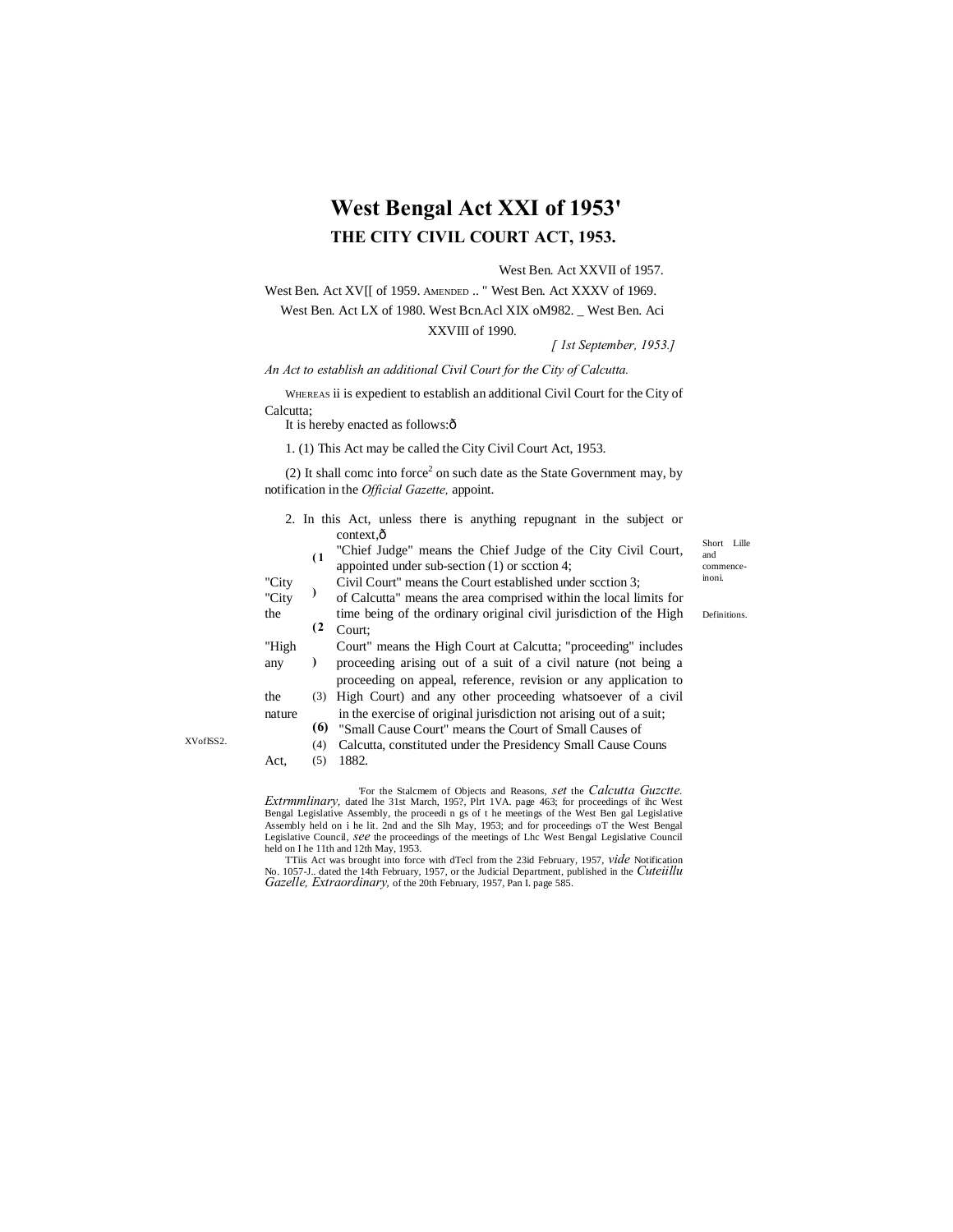ActVof *)9D8.*

Establishmen! ofCity Civil Court.

3. (1) The Stale Government may, by notification in the *Official Gazette,*  $establish<sup>1</sup>$  a Civil Court to be called the City Civil Court.

*(Sections 3-5.)*

(2) The City Civil Court shall be deemed to be a Court subordinate to and subject to the superintendence of the High Court within the meaning of the Letters Patent for the High Court and of the Code of Civil Procedure, 1908.

4. (1) There shall be appointed a Chief Judge of the City Civil Court and as many other Judges of that Court as the State Government thinks fit.

Appointment olJudscs.

(2) Each of the Judges of the City Civil Court may excrcise all or any of the powers conferred on that Court by this Act or by any other law for the lime being in force.

5. (1) The local limits of the jurisdiction of the Cily Civil Court shall be the Cily of Calcutta.

(2) Subject to the provisions of sub-sections (3) and (4),  $* * *$  the Cily Civil Court shall have jurisdiction and the High Courl shall not have jurisdiction to try suits and proceedings of a civil nature, not exceeding '[rupees len lakhs] in value.

 $(3)$  The City Civil Court shall have jurisdiction and the High Courl shall not have jurisdiction to try any proceeding underô

(i) the Guardians and Wards Act, 1890,

5 \* \* \* \* \* \* \*

(iii) the Indian Lunacy Act, 1912,

(iv) the Indian Succession Act, 1925.

(4) The City Civil Court shall noi have jurisdiction to try suits and proceedings of ihe description specified in ihe Firsl Schedule.

(5) All suits and proceedings which arc not triable by ihe Cily Civil Court shall continue lo be triable by Ihe High Court or the Small Cause Court or any other Court, tribunal or authority, as the ease may be, as herctobeforc.

'The Cily Civil Court was established with effect from the 23rd February, 1957, *ride* Notification No. 1058-J.,datedthe 14th February, 1957. oflhc Judicial Department, published in Ihe *Calcutta Gazelle. Extrnordinary.* or the 20th February, 1957. Part I, pages 585-586.

"The words and figure "and of section 9" were omitted by s. 2(a) of the City Civil Court (Amendment) Act, 1969 (West Ben. Act XXXV of 1969). .

'Firstly, the words "rupees fifty thousand" were substituted for ihe words "rupees ten thousand" by s. 2{b), *ibid.* Then the words "rupees one lakh" were substituted for the words "rapees fifty thousand" by s. 2(a) of the City Civil Court (Amendment) Act, 1980 (West Ben. Act LX of 1980), Finally, the words "rupees ten lakhs" were substituted for the words "rupees one lakh" by s. 2 of ihe City Civil Court (Amendment) Aci, 1990{WcslBcn,AclXXVlllof 1990).

 $J_{\text{Sut}}$  -scction (3) was substituted for the original sub-seciion by s. 2(6) of the City Civil Court (Amendment) Aci, 1980 (West Ben. Act LX of 1980).

'The brackets, figures and words "(ii) ihe Presidency-towns Insolvency Act, 1909,"wilh its maigi nal reference "3 of 1909." were omitted by s. 2 of the City Civil Court (Amendment) Act, 1982 (West Ben. Act XIX of 1982).

8 of 1890. 5\* " \* *A* of 1912. 39 of 1925.

392

**Jurisdiction** 

2\*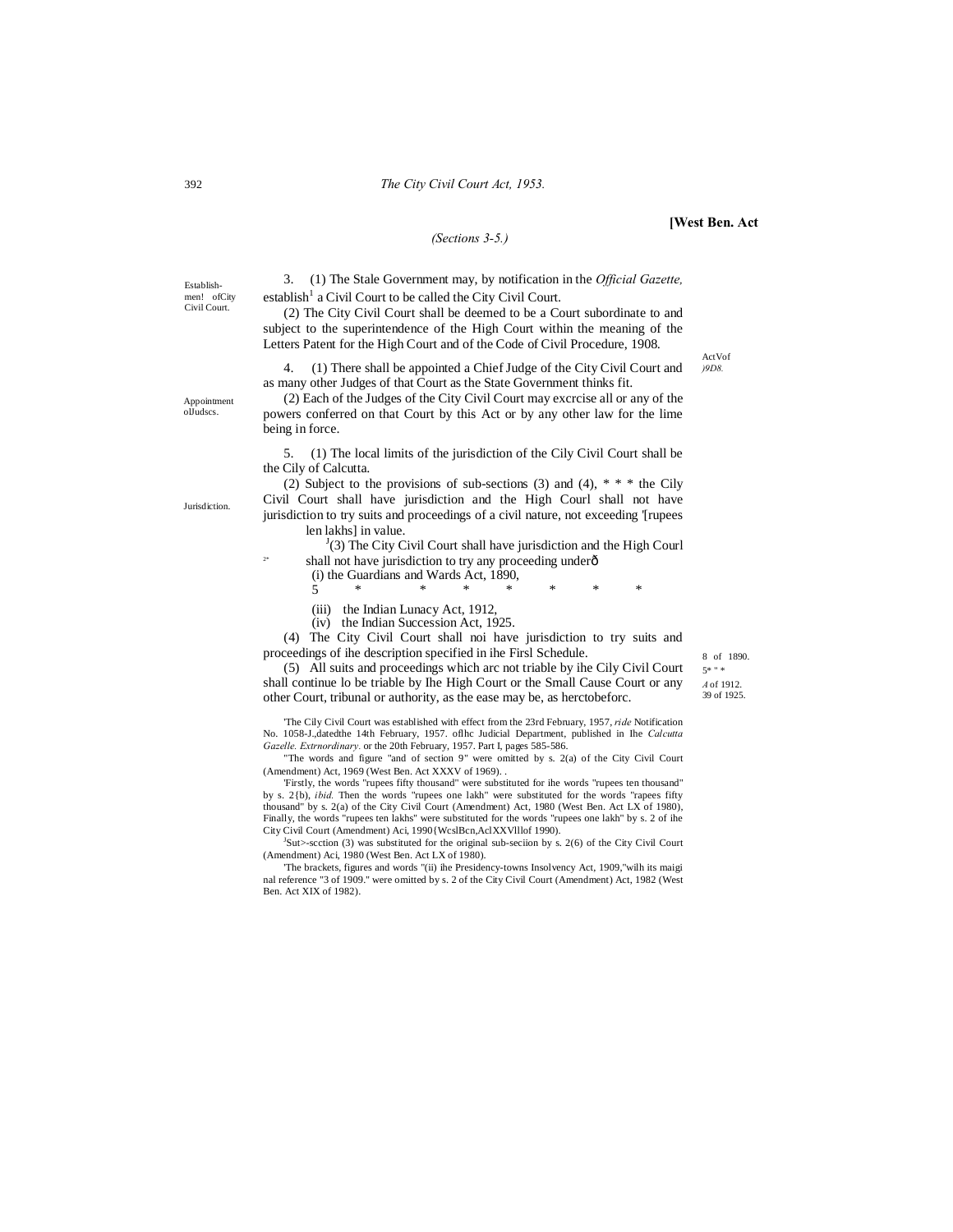*The City Civil Court Act, 1953.*<br>  $\frac{6}{2}$  *Save as otherwise provided in [his Act, the Code of Civil Procedure, 1954.] (Sections 6-JO.*)<sup>8</sup>, shall apply to all suits and proceedings under ihis Act so far as it is **XXI of 1953.** POSSER with ihis Act.

> 7. All questions, other than questions relating to procedure or practice, which arise in suils or proceedings before the City Civil Court, shall be dealt with and determined according to the law for ihe time being administered by ihe High Court in the cxcrcise of its ordinary original civil jurisdiction.

Ai:iv<sub>of</sub> 190H.

**393**

- 8. (1) An appeal shall lie to ihe High Court fromô
	- (a) every decree passed by the City Civil Court; and
	- (b) every order passed by the City Civil Court being $\hat{o}$ 
		- (i) an order specified in sub-section (1) of section 104 of ihe Code of Civil Procedure, 1908, and in particular, in Order XLIII of ihe First Schedule lo the Code of Civil Procedure, 1908, or an order under clause (i) or clause (ii) of scction 14, or
		- (ii) any other order, from which an appeal lies to the High Courl under any law.

(2) (a) The period ofl imitation for an appeal from a dccrec or order of the City Civil Court shall be thirty days from the dale of such decrce or order.

(b) The provisions of the Indian Limitation Act, 1908, other than the portion of sub-section (2) of section 29 thereof, beginning with the words ", and for ihe purpose of determining" and ending with [he words "shall not apply", shall apply to all suils and proceedings triable by the City Civil Court and lo appeals and applications under this Act to the High Court from or in respect of any suil or proceeding.

9. *[{Power of High Court to remove suit or proceeding to itself.)— Omitted by s. 3 of the City Civil Court (Amendment) Act, 1969 (West Ben. Act XXXV of 1969).]*

10. (1) The Chief Judge may make such arrangements as he thinks fit for the distribution of business of the City Civil Court among the Judges thereof,

(2) On the application of any of ihc panics and after notice lo the parlies and after hearing such of Ihcm as desire to be heard, or if he is of opinion thai il is necessary so to do in order to ensure proper distribution or business or in order to give effect lo Ihe provisions of section 11, then of his own motion and without such notice, the Chief Judge may at any stage $\hat{o}$ 

> (a) transfer any suit or proceeding pending before him for trial or disposal lo any other Judge of [he City Civil Court, or

> > Power or Chicr Judge in rcspeel of distribution of business, and transfer and withdrawal ofsuitsor proceedings.

Procedure.

Law lo be adminisLcrcd by ihc Cily Civil Conn.

Appeal.

IX of 1908,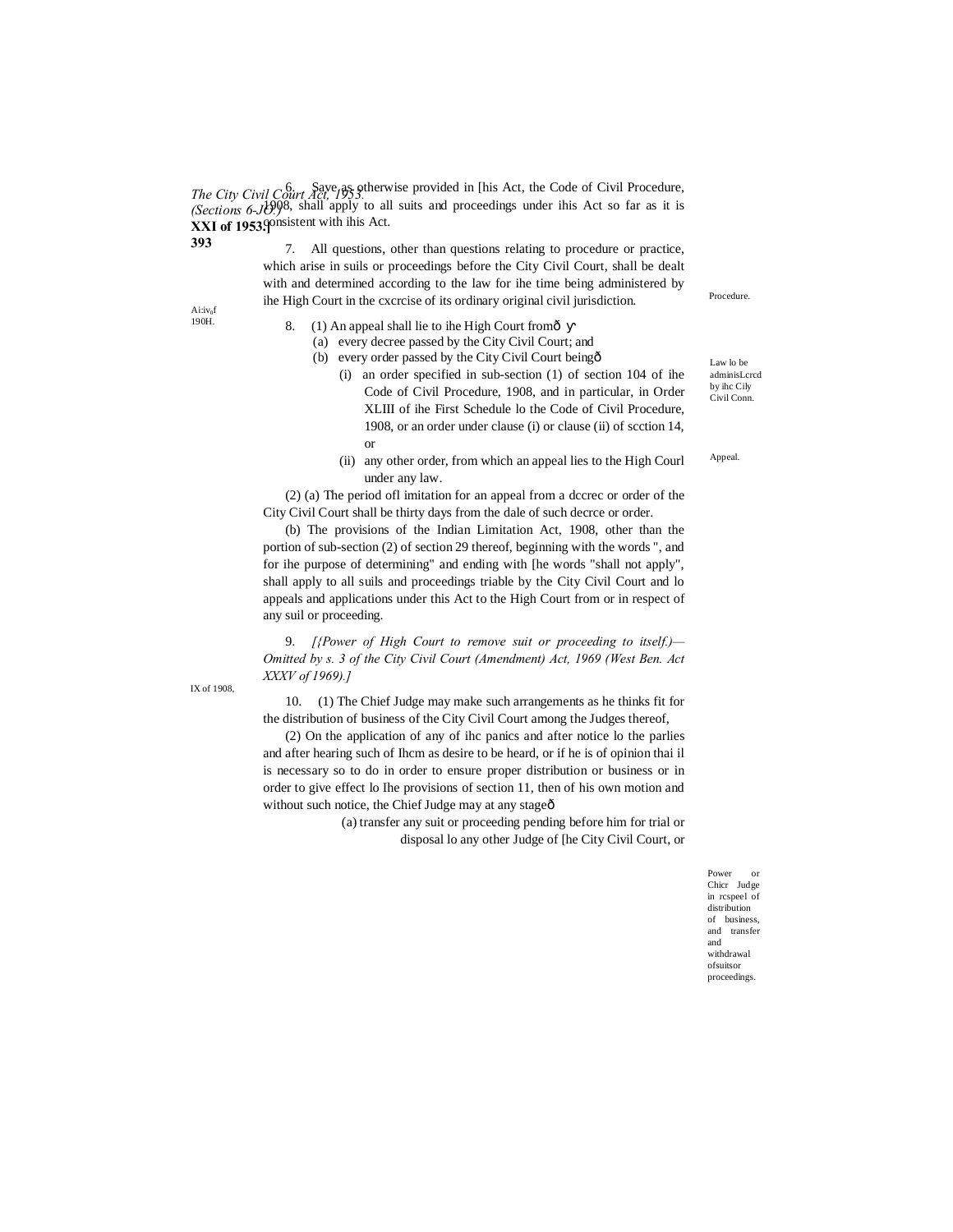(b) withdraw any suit or proceeding pending before any other Judge of that Court, and

**[West Ben. Act** The City Civil Court Act, 1(9)53iry or dispose of ihe same; or

*(Sections 11, 12.)* (ii) transfer the same for trial or disposal to any Judge other than

the Judge from whom it was withdrawn.

(3) Where any suit or proceeding has been transferred or withdrawn under sub-section (2), the Judge who thereafter tries such suit or proceeding may, subject to any special directions in the case of an order of transfer, cither retry it or proceed from the point at which it was transferred or withdrawn, as he thinks fit:

Provided lhal in a suit or proceeding where the hearing has already commenced before the transfer or withdrawal, the Judge shall retry it if any of ihe parlies prays for a retrial.

II. (1) The Chief Judge, or any other Judge of the City Civil Court, shall not try any suit or proceeding lo which he is a party or in which he is directly or indirectly interested.

(2) When any such suit or proceeding comes before the Chief Judge, he shall of his own motion forthwith transfer it under section 10, lo another Judge of the Cily Civil Court.

(3) When any such suit or proceeding comes before any other Judge or the Cily Civil Court, he shall of his own motion Forthwith transmit the iccord of such suil of proceeding to ihe Chief Judge with a report of ihe circumslanccs and the Chief Judge shall deal with such suit or proceeding under section 10.

Nu Judges lo irysuils or pnxci'ding s inivhiih<br>lie is inrcncsicd. Tempora ry<br>ch:ir£cof office of Chief **<sup>J</sup>**u**U**ei**?.**

12. [1) In the evenl of ihe death, resignation or removal of absence on leave of the Chief Judge or of his being incapacitalcd by illness or otherwise from llie performance of his duties, or of his absence from ihe Cily of Calcutta, the Judge of ihe Cily Civil Courl next in order of seniority according to the period of'[service in the Wesi Bengal Higher Judicial Service|, who may be present, shall, without relinquishing his ordinary duties, assume charge of (he office of ihe Chief Judge, and shall continue in charge thereof until ihe office is resumed by ihe Chief Judge or assumed by a person appointed thereto.

(2) While in charge of the officc of (he Chief Judge, such Judge may, subject to any rules which the High Court may make in this behalf, exercise any of the powers of the Chief Judge.

#### 394

<sup>&#</sup>x27;These wards were substituted for the words "service in ihe Cily Civil Court" by s. 2 of the City Civil Court (Amendment) Aci. 1939 (West Ben. Aci XVII of 1959).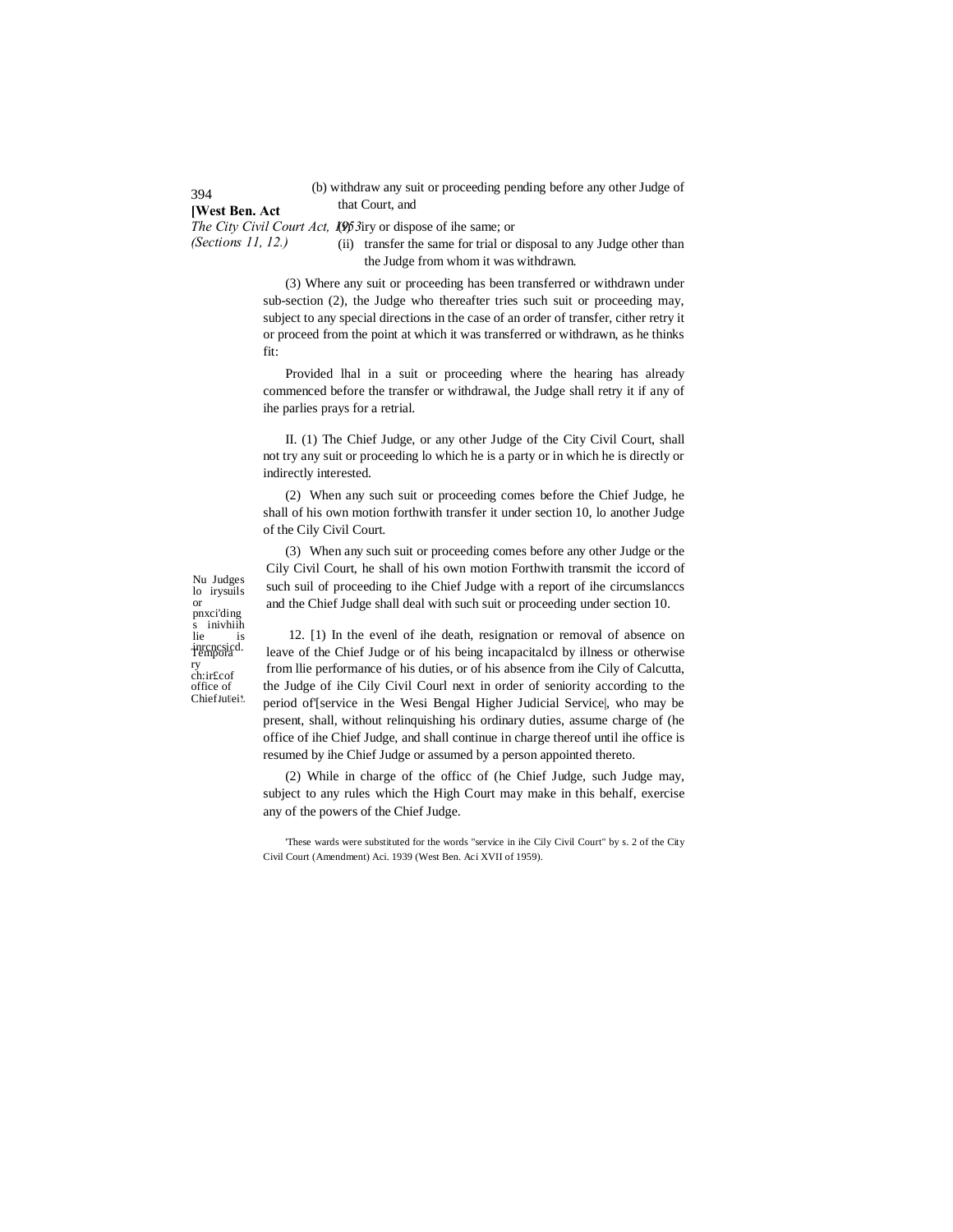*The City Civil Court Act, 1953. (Sections 6-JO.)* **XXI of 1953.** performance of his duties or of the performance of his duties or of **395**  $13. (1)$  In the even! of the death, resignation or removal or abscnce on leave of a Judge of the City Civil Court other than the Chief Judge, or of his being his abscncc from the City of Calcutta, the Chief Judge may transfer all or any

of the suils and proceedings which were pending before such Judge, either to himself or to any other Judge of the City Civil Court.

(2) Suits and proceedings transferred under sub-section {I) shall be disposed of in the manner provided in sub-section (2) of section 10.

14. If at any stage of a suit or proceeding instituted in the High Court or the City Civil Court, such Court finds that for warn of jurisdiction it cannot, or will not be able to, entertain or decide the suit or proceeding and that it should have been instituted in the City Civil Court or the High Couri, as the ease may be, the High Court or the City Civil Court shall, $\hat{o}$ 

- (i) order the plaint or the application LO he returned Tor presentation to ihc City Civil Court or the High Court, as the case may be; and
- (ii) order that in the levy of any court-fee payable by a party to a suit or proceeding in connection with the suit or proceeding in the City Civil Court or the High Court, as the case may be, credit shall be given for any court-fee already paid by such parry in connection with the suit or proceeding instituted in the High Court, or the City Civil Court and that any excess shall be refunded.

15. (!) The State Government shall appoint a person lo be the Registrar of the City Civil Court.

(2) The State Government shall fix the number or clerks and other ministerial officers for the City Civil Court. The 'appointment of such clcrks and other ministerial officers shall be made by the State Government or, if in any class or classes of eases the State Government so directs, by the Chief Judge.

(3) Subject to the superintendence of the High Court, the Chier Judge shall have administrative control over the Registrar of the City Civil Court, and the clerks and ministerial officers referred to in sub-section (2), and may frame -regulations prescribing ihe duties of such Registrar, clerks and ministerial officers.

For Notification directing thitihe appointmenloflheclerfcsand other ministerial officers attached lo the City Civil Court or the City Sessions Conn shall he made by Ihe Chief Judge. *see* Notification No. 7!0B-J, dated 21.8.59. published in the *Calcutta Gazette* of 1959, Part 1. page 31KJ.

Fonhc Calcutta City Civil Couri Regulations, 1SJ57, see Noli fiction No. nil. dated nil. published in the *Calcutta Gazette* of 1957. Pan I. pages 3431-344 2.

Return of<br>Chief Judge<br>plainl for wan i of iurisdiction and provision for crediting fees already paid. Vacancy in the office or 3 Judge other th.rn the<br>Return of<br>Chief Judge

Appointment of Registrar and of clcrks and other ministerial officers and their duties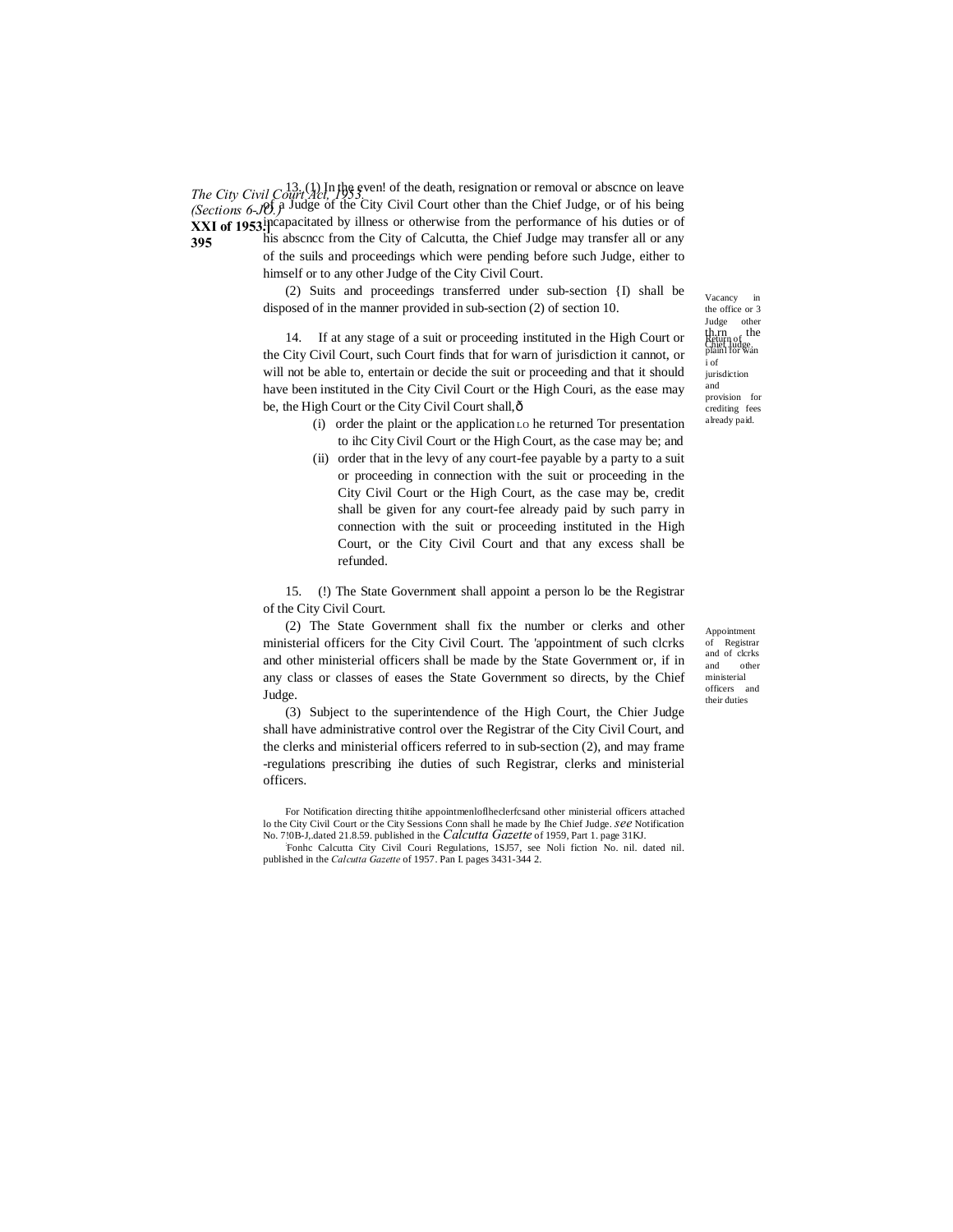396 **[West Ben. Act** w up a list of holidays and vacations lo be observed in the Cily Civil Court, *The City Civil Court Act, 1953.* Same for the approval of ihe High Court. *16.* (1) The Chief Judge shall, before the commencement of cach year,

*(Sections 11, 12.)* (2) Such list, when ii has received such approval, shall be published in the *Official Gazette* and the said holidays and vacations shall be observed accordingly.

Attorneys Holidays an J entitlednto act and plead in ihe Cily Civil Court.

17. (1) Alt persons entered as altorneys-at-law on ihe roll of the High Court shall be entitled to act and plead in the City Civil Court.

(2) The provisions of sub-section (I) shall be in addition to and not in derogation of any law cntiding a person Lo act and plead, or to plead, as the case may be, in the City Civil Court.

Seal. 18. The City Civil Court shall use a seal of such form and dimension as may, Tor the time being, be 'prescribed by the Slate Government.

> 19. (1) The High Court may, from time to Lime, with the approval of the Governor, make rules<sup>2</sup> for the purpose of giving effect to the provisions of this  $\det$ .

> (2) In particular and without prejudice to ihe generality or the foregoing power, such rules may provide for all or any of the following matters, namely, $\hat{o}$

> > (a) the practice and procedure of ihe City Civil Courl, so far as such rules are nol inconsistent with the provisions of this Act as read wiih the Code of Civil Procedure, 190S;

Rules.

- (b) registers, books, accounts aiid other records to be maintained by the Cily Civil Court;
- (c) returns, statements and other information to be submitted by (he City Civil Court from time (o time to the High Court, and also to the Slate Government if required by ihe Slate Government;
- (d) the manner in which ihe period of service in ihe Cily Civil Court of the Judges of that Court shall be calculated and ihe exercise of ihe powers of the Chief Judge under sub- seclion (2) of section 12;

aci v or 1908.

<sup>&#</sup>x27;For noiificnrion prescribing form and dimension of the seal to be used by ihe City Civil Court, *see* Noiificniion No. 1296-J., dated 21.2.57, published in (he *Cakittw Gazette. Extraordinary* or I9S7, Part T page 803.

For "The Rulw of Ihe Calcutta Cily Civil Court" made in exercise of I he powers conferred by section 19. *see* Noiificniion No, 1072-R-0., daleU ihe l\*1lh February, 1957, or ihe High Court, Appellate Side, published in (he *Calcutta Gillette. Extraordinary,* of (he 2Qlh February, 1957. Pan I, pages 5*9*J-& 12.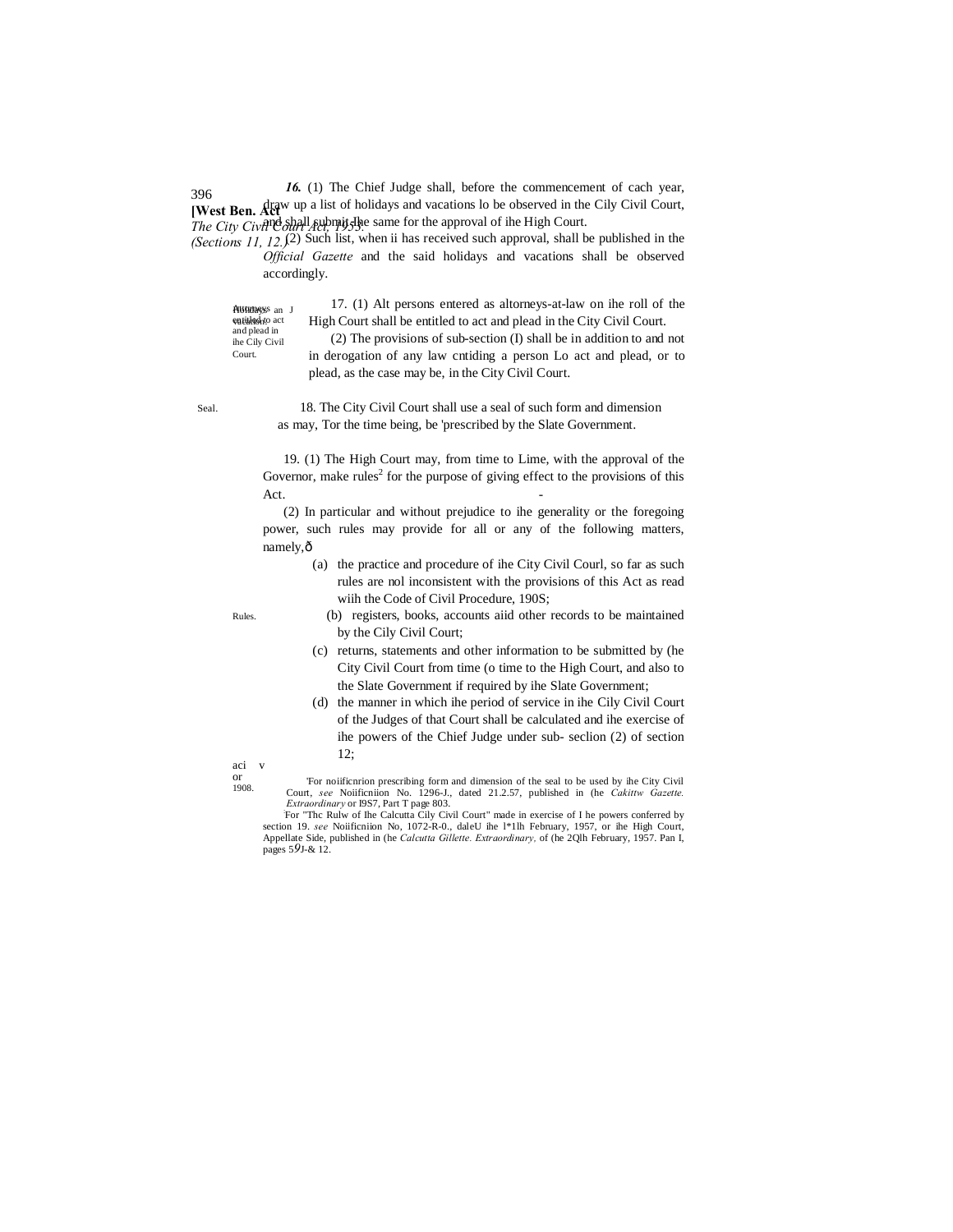The City Civil Court Act, 1953. (Sections 6-JO.) XXI of 1953.] 397

- (c) the manner in which credit shall be given for court-fee already paid and the manner in which refund shall be made of any excess of coun-fee in cases where a direction has been issued under ihe proviso to clause (b) of subsection (2) of section 9, or an order has been made under clause (ii) of section 14.
- '(0 delegation to the Registrar of Lhe City Civil Court of any judicial, quasi-judicial and non-judicial duties.

20. Nothing in this Act shall affect any suit or proceeding pending in the High Court on the dale on which this Act conies into force, and every such suit or proceeding shall be continued as if this Act had not been passed.

21. The provisions of this Act shall have effect notwithstanding anything Lo the contrary in any oiher law, including in particular the Letters Patent of lhe High Court,

22. The enactments specified in the Scc&nd Schedule are hereby amended in their application to West Bengal to the extent and in the manner mentioned in the fourth column of such Schedule.

## THE FIRST SCHEDULE. [See section 5(4).]

I. Suits and proceedings triable by the High Court as a Court of Admiralty or Vice-Admiralty, or as a Colonial Court of Admiralty.

|            | *                        | m.            | *             | - 285          | *             | *             | *             |
|------------|--------------------------|---------------|---------------|----------------|---------------|---------------|---------------|
|            | $\ast$                   | $\frac{1}{2}$ |               | $\#$           | $\ast$        | $\frac{1}{2}$ | *             |
|            | $\ast$                   | $\ast$        |               | $\frac{1}{2}$  | *             | \$            | $\approx$     |
|            | $\ast$                   | 永             | $^{+}$        | $\frac{1}{2}$  | \$            | \$            |               |
|            | $*$                      | 咏             |               | $\frac{1}{2}$  | \$            | \$            | $\frac{1}{2}$ |
|            | $\frac{1}{25}$           | $\frac{1}{2}$ |               |                | *             | *             | $\approx$     |
| $y^*$      | 車                        | $\frac{1}{2}$ | $\frac{1}{2}$ | $\frac{1}{25}$ | $\frac{1}{2}$ | *             | ×             |
| $2*$       | ×                        | $\#$          | $\approx$     | $\frac{1}{25}$ | $\frac{1}{2}$ | *             | $\frac{1}{2}$ |
| $\sim$ $-$ | <b>Contract Contract</b> |               | $-$<br>------ | $\sim$ $\sim$  | $\sim$        | $-$           | $\sim$        |

CO was added by s. 3 of ihe City Civil Court (Amendment) Act. 1959 (West Ben. 'Clause Act XVII of 1959).

-Iiems2, 3, "1,5, 6, 7, 9 and 11 wcrcomiriedbys, 4 of<br>ihcCily Civil Court (Amendmenr) Acl, 1969 (Wesr Ben. Act XXXV or 1969).

TiemsS, 12. 13 and 1-1 were omined by s. 3 of ihe Cily Civil Coun (Amendment) Act, 1980 (Wesl Ben. Acl LX of I9S0).

Saving of suils nnd prooxdings pending in High Court.

Actio override oilier law including Lellers Palcnl.

Amendments To certain cnaclmcnls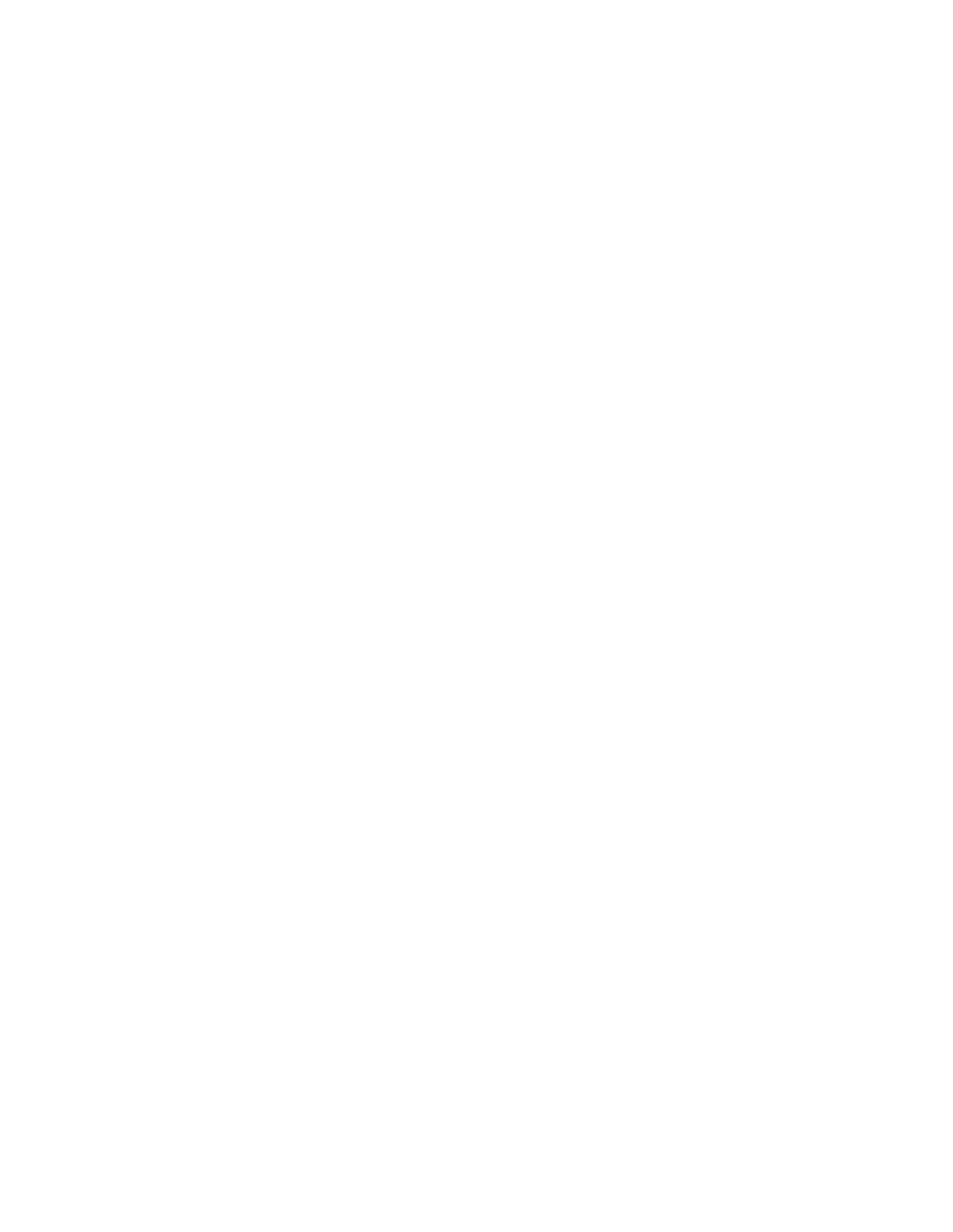#### The Cily Civil Conn Act, 1953.

[West Ben. Act

## (The First Schedule.)

10. Suits and proceedingsô

- (i) under the Indian Companies Aci, 1913\ or the Banking vn of 1913. Companies Act, 1949, or Xoft949.
- (ii) relating to or arising oul of die constitution, incorporation,<br>management or winding up of corporations,

\* 10A. Proceedings for the relief of insolvent debtors triable by the High Court.

 $\overline{I}$  $4.$ \*  $\ast$ 

Suits and proceedings triable by ihe High Courl as a Court of 15. matrimonial jurisdiction,

Suits and proceedings triable by the High Court under any special 16. law other than the Letters Patent...

17. Suits and proceedings triable by the Small Cause Court.

THE SECOND SCHEDULE (See section 22.)

Year Number Short Title

Amendments

#### Acts of the Central Legislature

1890 8 The Guardians and Wards Act. 1890. In clause  $(4)$  of scciion 4, for the

words "a High Court in the

excrcise of its ordinary original

civil juris- dic lion", the words "as respecls the city of Calcutta as defined in the Cily Civil Court Act, 1953, the City Civil Court established under that Act" shall be substituted.

'The Indian Companies Aci, 1913 (V11 of 1913) was repealed by lhc Companies Aci, 195S (I of 1956).

-Ilcm 10A was inserted by s. 3 uT lhc Cily Civil Court (Amendment) Aci, 1982 {Wcsl Ben. Act XIX or 1982).<br>
'See fool-note 2 on page 397. wUr.<br>
'See foot-nole 3 on page 397, ante.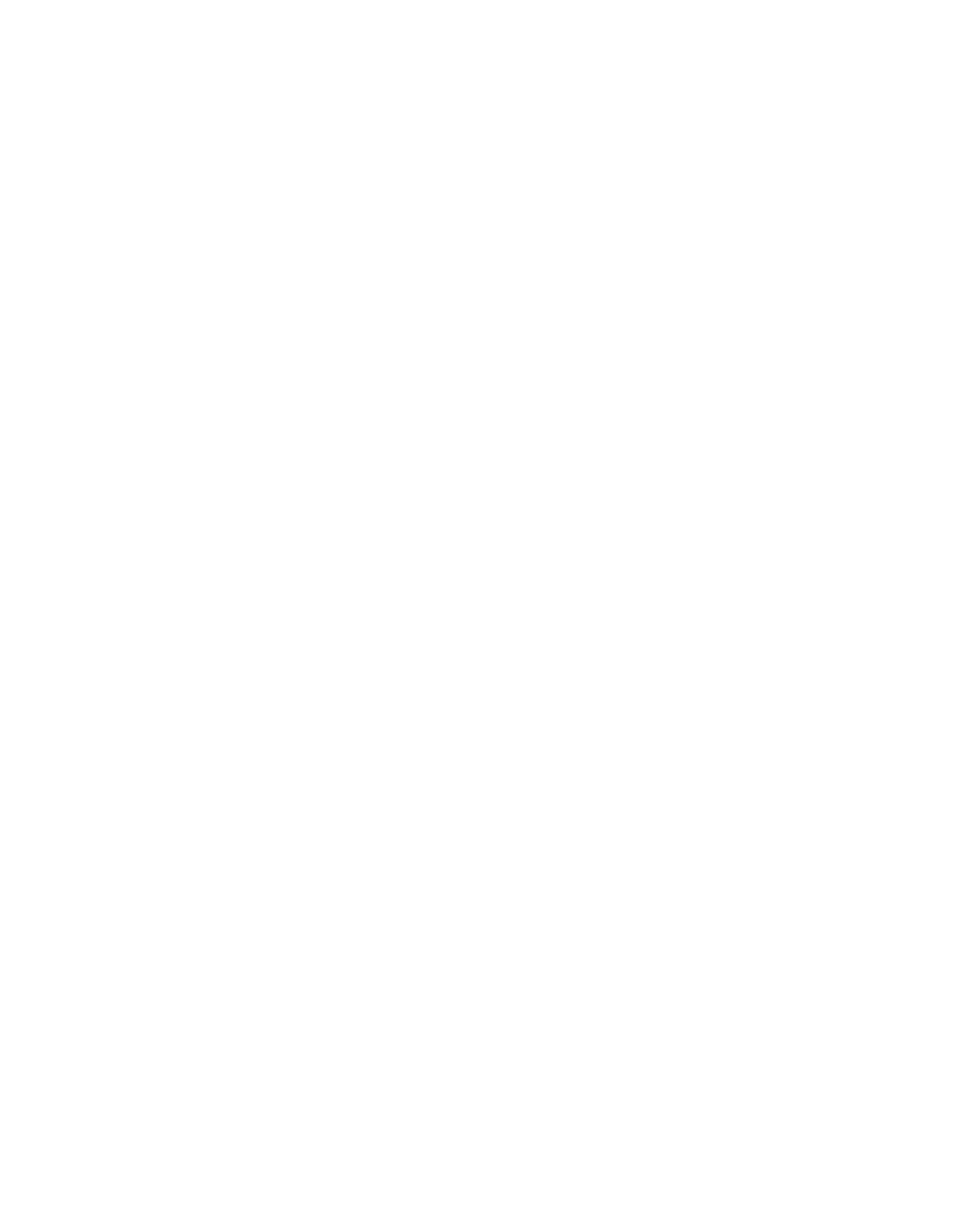## *The City Civil Court Act, J953. (The Second Schedule.)* **XXI of 1953.]** 399

| Year Number                     | Short Title | Amendments |
|---------------------------------|-------------|------------|
|                                 |             |            |
| Acls of ihe Central Legislature |             |            |

|          | 1912 4 Indian Lunacy | $(1)$ In clause $(1)$ of section 25,                                                                                                                                       |
|----------|----------------------|----------------------------------------------------------------------------------------------------------------------------------------------------------------------------|
|          |                      | Act, 1912. lor the words "High Courts", ihe words "Cily<br>Civil Courl" shall be substituted.<br>In scclion 26, in sub-section<br>(2)                                      |
|          |                      | [1], for the words "High Court", Ihe<br>words "Cily Civil Court" shatl be<br>substituted.                                                                                  |
|          |                      | (3)<br>In Chapter IV under Pan HI,                                                                                                                                         |
|          |                      | for section 37, ihe following section                                                                                                                                      |
|          |                      | shall be substituted:ô                                                                                                                                                     |
|          |                      | 37, Except<br><b>as</b><br>"Jurisdic- otherwise provided<br>tiomn hereinafter in this tun icy in<br>Presiden- Chapter, the Court having<br>cytown, jurisdiction under this |
|          |                      | Chapter shall be the City Civil                                                                                                                                            |
| WcsiBen. |                      | Courl established under ihe City                                                                                                                                           |
| AciXXiaf |                      | Civil Court Aci, 1953.".                                                                                                                                                   |
|          |                      | In section 39, after the words<br>(4)                                                                                                                                      |
|          |                      | "Advocate-General", the words "or                                                                                                                                          |
|          |                      | the Government pleader" shall be                                                                                                                                           |
|          |                      | inserted.                                                                                                                                                                  |
| 1953.    |                      | Sections 43 and 44<br>(5)<br>shall be omitted.                                                                                                                             |
|          |                      | (6)<br>In section 45, the words "or                                                                                                                                        |
|          |                      | the finding of the District Court to                                                                                                                                       |
|          |                      | which the inquisition may have been                                                                                                                                        |
|          |                      | referred under the provisions of                                                                                                                                           |
|          |                      | section 43 with such amendments as                                                                                                                                         |
|          |                      | may be made under the provisions of                                                                                                                                        |
|          |                      | section 44, as ihe case may be," shall<br>be omitted.                                                                                                                      |

'The cnlrics beginning with "19CW 3 The Presidcncy-lQwns Insolvency Act, 1909." and ending wilhô

'(12) In sub-section (I) of section 112. for the words "The Courts having jurisdiction under ihis Act", the words "Tht: High Coun" shall be substituted'.'

were omitted by s, 4 of the Cily Civil Court (Amendment) Act. 1982 (Wesj Ben. Aci XIX of 1982),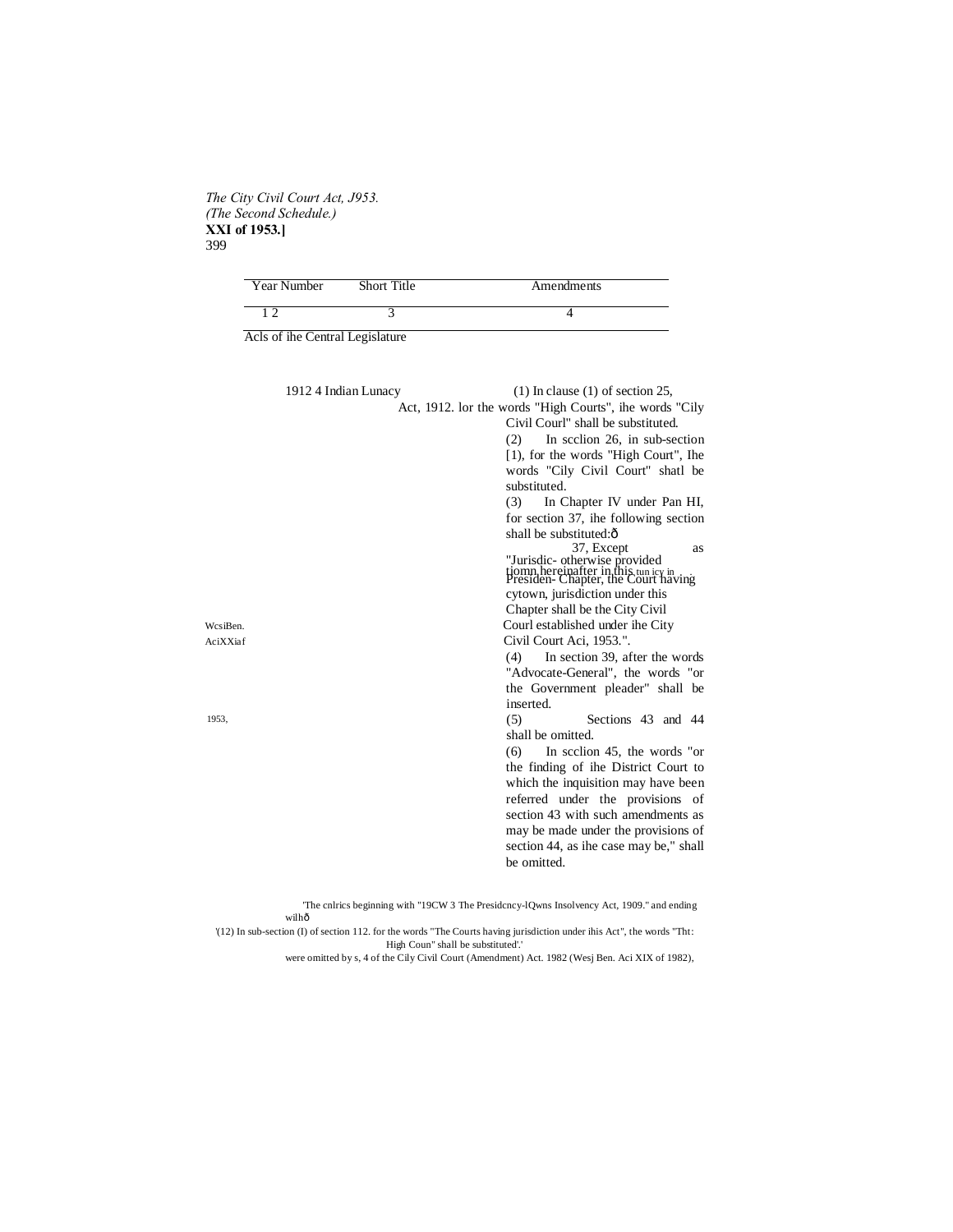| The City C       | Year Number                                                             |                                                                                                                                                                                                            | Short Title                             | Amendments                                                                                                                                                                                                                                                                                                                                                                                                                                                                                                                                                                                                                                                                                                                                               |
|------------------|-------------------------------------------------------------------------|------------------------------------------------------------------------------------------------------------------------------------------------------------------------------------------------------------|-----------------------------------------|----------------------------------------------------------------------------------------------------------------------------------------------------------------------------------------------------------------------------------------------------------------------------------------------------------------------------------------------------------------------------------------------------------------------------------------------------------------------------------------------------------------------------------------------------------------------------------------------------------------------------------------------------------------------------------------------------------------------------------------------------------|
| (The Secor       | 12                                                                      |                                                                                                                                                                                                            | 3                                       | $\overline{\mathcal{A}}$                                                                                                                                                                                                                                                                                                                                                                                                                                                                                                                                                                                                                                                                                                                                 |
| [West Ber<br>400 | Acts of the Central Legislature                                         |                                                                                                                                                                                                            |                                         |                                                                                                                                                                                                                                                                                                                                                                                                                                                                                                                                                                                                                                                                                                                                                          |
|                  | 1912 4 Indian Lunacy                                                    |                                                                                                                                                                                                            |                                         | (7) In the proviso to section 55,                                                                                                                                                                                                                                                                                                                                                                                                                                                                                                                                                                                                                                                                                                                        |
|                  |                                                                         |                                                                                                                                                                                                            |                                         | Act, 1912. for lhe words "High Court" in the two places where they<br>occur, the words "Cily Civil Court" shall be<br>substituted.<br>(8) After section 60, ihc Following section<br>shall be<br>inserted:ô<br>Appeals. 60A. An appeal shall lie to lhe High Court<br>from any ordermade by the City Civil Court, under<br>iliis Chapter,". "<br>(9) In section 61, for Lhe words "The Court",<br>lhe words "The High Court" shall be substiluted.<br>In the proviso to sub-section $(I)$ of scction<br>(10)<br>71, for the words "High Court", ihe words "City"<br>Civil Court" shall be substituted.<br>In Chapter VII under Pari IV, in scciion 88,<br>(11)<br>for lhe words<br>. "High Court", the words "City Civil Court" shall be<br>substituted. |
|                  | $(bb)$ of section 2,<br>the<br>proviso<br>added:ô<br>d<br>area<br>civil | $(1)$ To clause<br>following<br>shall be<br>"Provide<br>that<br>as<br>respect<br>lhe<br>comprised<br>within<br>the<br>local limits<br>for the time<br>being of the<br>ordinary<br>original<br>jurisdiction | 1925 39 Indian Succession Act,<br>1925. | of the High Court at Calcutta<br>references to a District Judge<br>in ihis Act shall be construed<br>as references to the City Civil<br>Couri established under the<br>J^xx/of City Civil Court Act,<br>1953.". 1953.                                                                                                                                                                                                                                                                                                                                                                                                                                                                                                                                    |

L,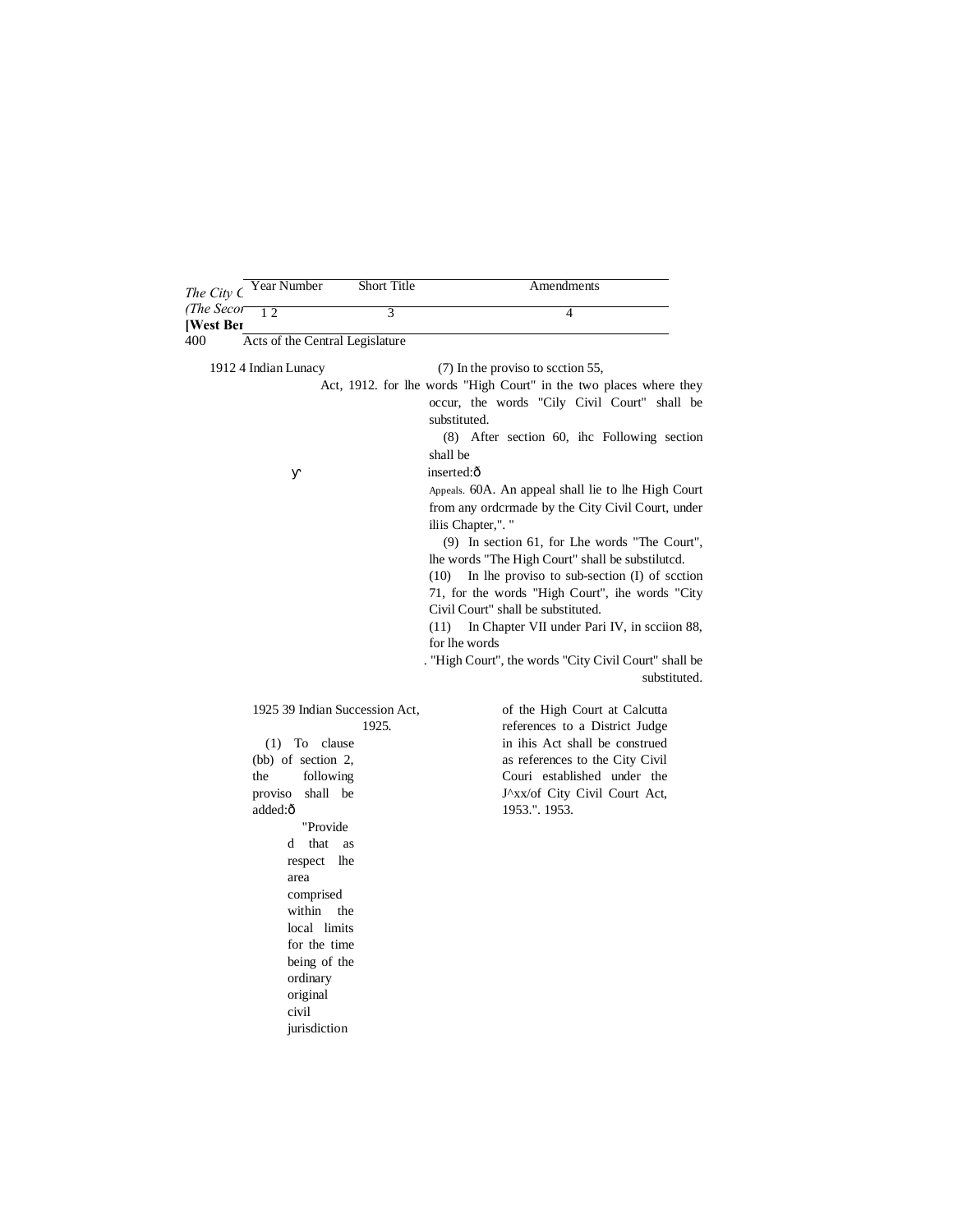#### **XXI of 1953.]** *The dry Civil Court Act, 1953. (The Second Schedule.)* **401**

| Year Number | Short Title | Amendments |
|-------------|-------------|------------|
|             |             |            |

Acts of the Central Legislature

## 1925 39 Indian Succession Act, 1925.

(2) In scction 273, clause (a) of the proviso shall be omitted.

(3) In section 274, for subsection (1), ihe following subsection shall be substituted: $\hat{o}$ 

> "(1) Where probaie or letters of administration has or have been granted by a District Judge with lhe effcct referred to in the proviso Lo scction 273, the District Judge shall send a certificate thereof to the High Court to which such District Judge is subordinate and lo cach of the other High Courts.".

(4) Scction 300 shall be omitted.

(5) For Schedule IV, the following Schedule shall be substituted: $\hat{o}$ 

## "SCHEDULE

IV (Jee section 274(2).] FORM OF

**CERTIFICATE** 

I, A. B., ............. hereby

## ccrtify

that on the day of ....... ....... granted probate of the will *(or* letters of administration of the estate) of C- D,, late of................... deceased, to E. F. of ................. and G.H. of ......... . and that such probate *(or* letters) has (or have) effect overall the property of

the deceased throughout India.".